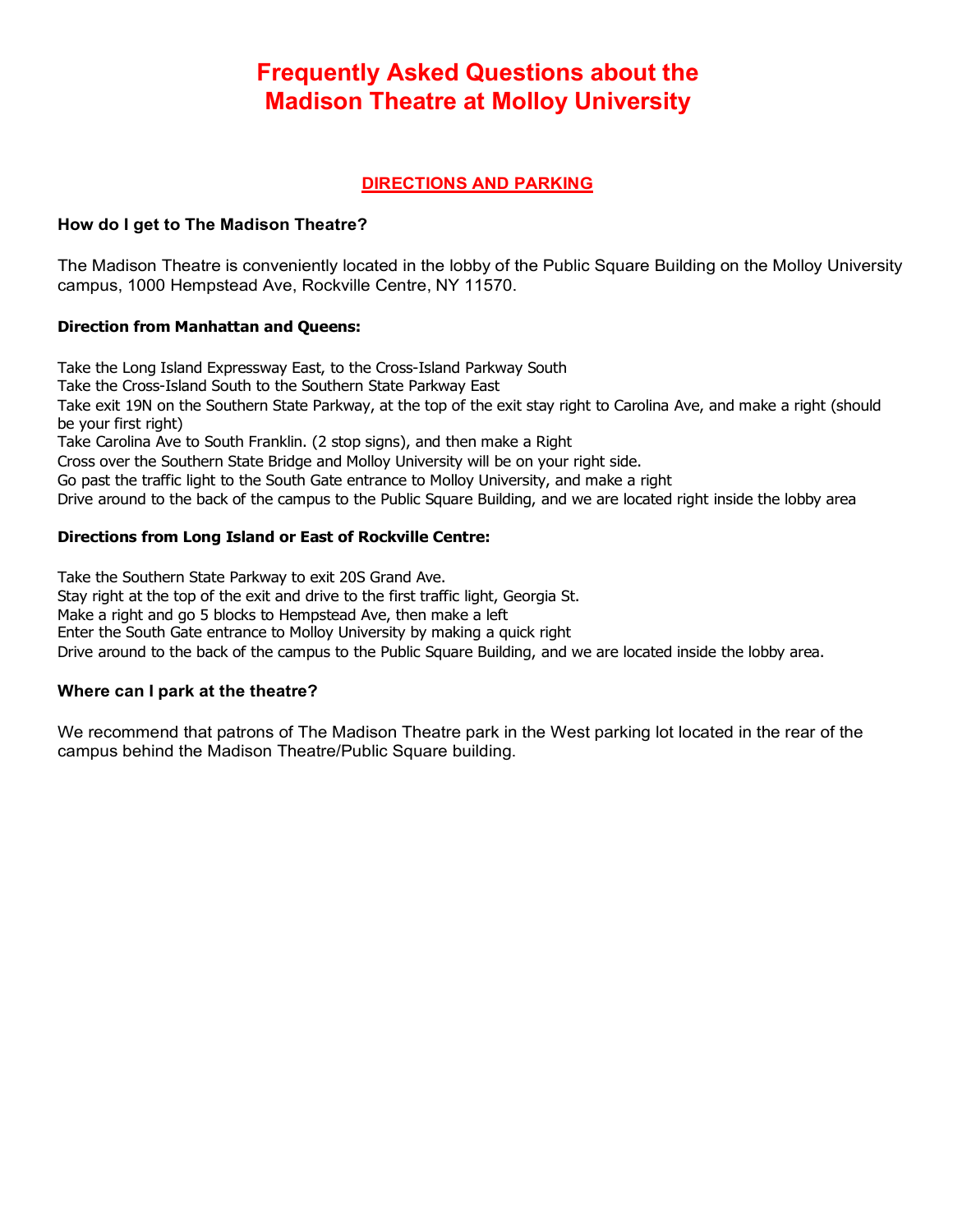# **Below please look for the star to locate the Madison Theatre on the campus map:**



# **TICKETING QUESTIONS**

# **How can I buy tickets to productions at The Madison Theatre?**

There are three ways to purchase tickets to productions at The Madison Theatre.

- 1. **At the Box office.** The box office is located outside of The Madison Theatre, in the Public Square building on the Molloy University campus, 1000 Hempstead Ave, Rockville Centre, NY11570.
- 2. **Over the Phone.** Our box office can be reached at (516) 323-4444.
- 3. Online. You can also purchase your tickets Madison TheatreNY.org

# **Additional Ticketing Information:**

There is an additional \$4 fee for purchases made on our website.

There is an additional \$2 fee for purchases made over the phone with our Box Office staff.

There is no additional fee for purchases made in person at our Box Office directly.

# **When is the box office open?**

The Madison Theatre box office is open Monday through Saturday from 1:00pm - 6:00pm as well as 2 hours prior to any event.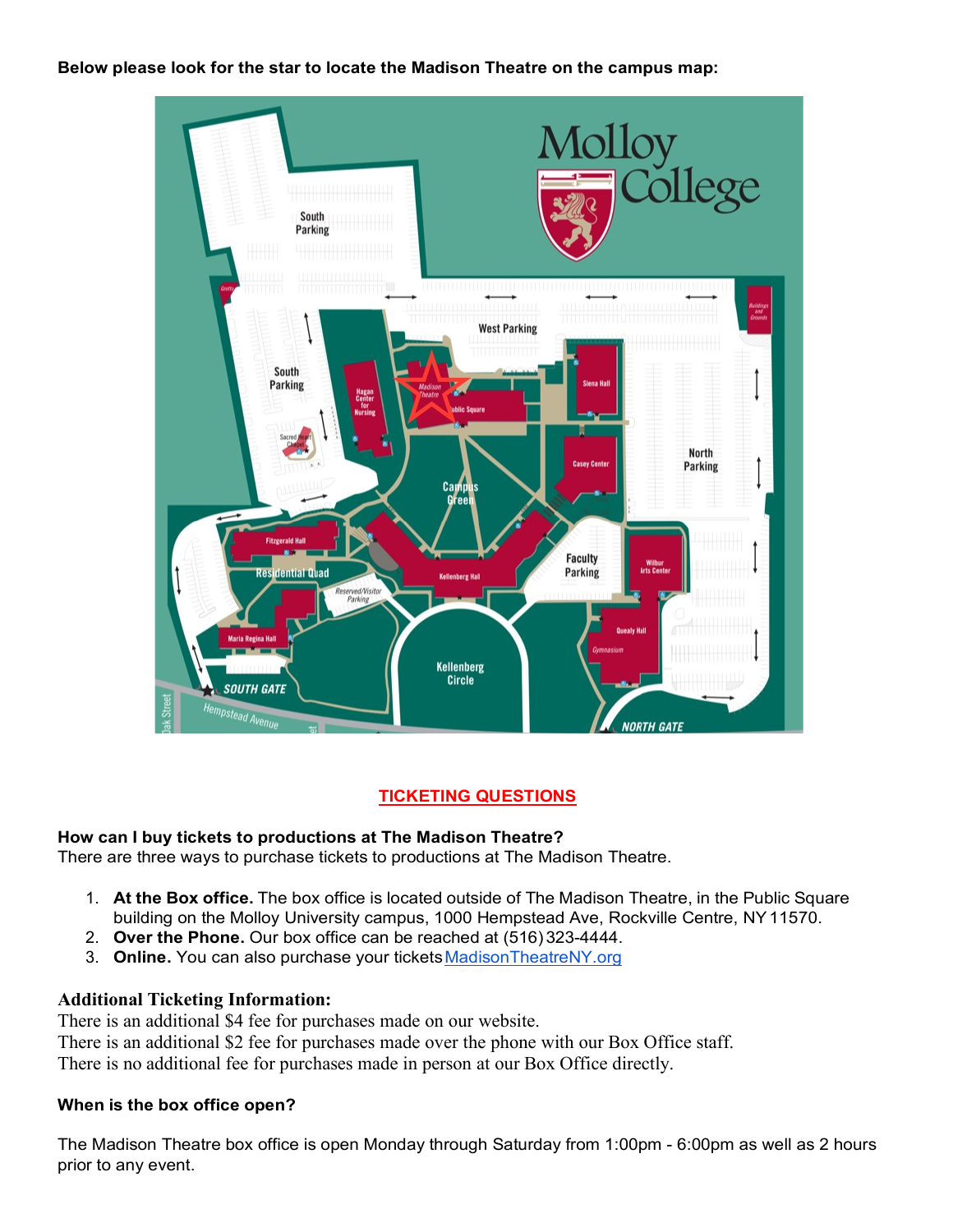# **Can I get a refund or exchange a ticket after purchasing?**

There are no refunds or exchanges offered on Madison Theatre ticket purchases.

#### **What if I lose my tickets?**

Lost tickets can be reprinted at no extra charge. Please come to the Box Office with a form of identification prior to the show to have your tickets reprinted.

# **Can I purchase a gift certificate to the Madison Theatre?**

Gift Certificates to The Madison Theatre may be purchased through the Box Office by calling (516) 323-4444, or by visiting our MadisonTheatreNY.org homepage

# **MADISON THEATRE MEMBERSHIPS AND UPDATES**

# **How can I become a member of the Madison Theatre?**

Madison Theatre Memberships are annual and run July  $1<sup>st</sup> -$  June 30<sup>th</sup> of the following year.

#### **Here are the 4 Package options we offer:**

# **Membership Package A**

All Members will receive: First alert e-mails for newly added performances Option to buy tickets before the general public Best available house seating 20 - 25% off all Madison Theatre Productions (based on the package purchased) Your membership is completely flexible and you can choose just the shows you want to see Membership Package A - 20% off up to 2 tickets for Madison Theatre Productions **Membership Package A**: \$50.00

# **Membership Package B**

All Members will receive: First alert e-mails for newly added performances Option to buy tickets before the general public Best available house seating 20 - 25% off all Madison Theatre Productions (based on the package purchased) Your membership is completely flexible and you can choose just the shows you want to see Membership Package B - 25% off up to 2 tickets for Madison Theatre Productions **Membership Package B**: \$100.00

# **Membership Package C**

All Members will receive: First alert e-mails for newly added performances Option to buy tickets before the general public Best available house seating 20 - 25% off all Madison Theatre Productions (based on the package purchased) Your membership is completely flexible and you can choose just the shows you want to see

**Membership Package C**: \$75.00 Membership Package C - 20% off up to 4 tickets for Madison Theatre Productions

# **Membership Package D**

All Members will receive: First alert e-mails for newly added performances Option to buy tickets before the general public Best available house seating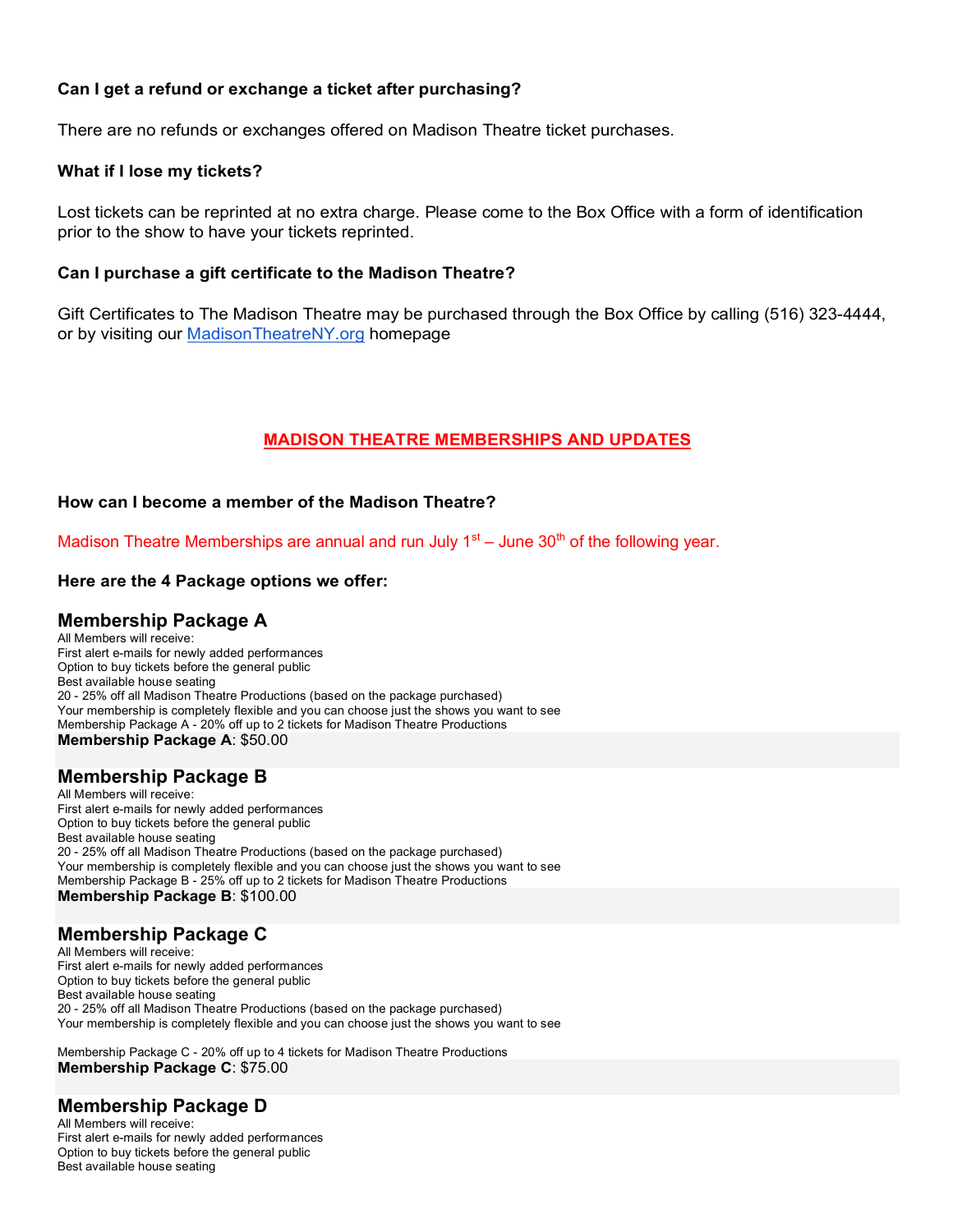20 - 25% off all Madison Theatre Productions (based on the package purchased) Your membership is completely flexible and you can choose just the shows you want to see

Membership Package D - 25% off up to 4 tickets for Madison Theatre Productions **Membership Package D:** \$150.00

To become a member or learn more, check out our Membership page or call our Box Office at (516) 323-4444.

# **How can I receive updated on the Madison Theatres Upcoming Productions?**

To receive email updated on The Madison Theatres upcoming productions, join our mailing list! You can do this by entering your email in the "Join Our Mailing List" section located on the bottom left section of our homepage, http://madisontheatreny.org/.

# **Does the Madison Theatre have any Social Media pages?**

Yes! We encourage all fans of The Madison Theatre to connect with us on **Facebook** (Madison Theatre at Molloy University), Twitter (MadisonThtrRVC) and Instagram (MadisonTheatreRVC)

# **GENERAL INQUIRIES**

# **Will food and Beverages be available for purchase at events?**

The Madison Theatre does have a concession stand/bar at most performances in the main lobby of the theatre. The concession stand offers a number of candy, chip and soda options, as well as wine and beer for those over 21 years of age.

# **Are there any restaurants nearby?**

Yes! The Madison Theatre is located right in Rockville Centre, a Long Island hub for amazing eateries and restaurants located on Park Avenue!

# **When did the Madison Theatre open?**

The Madison Theatre opened in November of 2011 with a star-studded gala headed by comedian Martin Short.

# **How can I work at The Madison Theatre?**

Interested in becoming a Madison Theatre ambassador? Feel free to email a resume and contact information to MadisonTheatre@molloy.edu

# **Is the theatre wheelchair accessible?**

Yes! We do have specific seating locations for individuals in need of wheelchair accessible seating. Please be sure to take this into account when making ticket purchases. Feel free to call our Box Office for any additional explanations or help!

# **Does the Madison Theatre have a lost and found?**